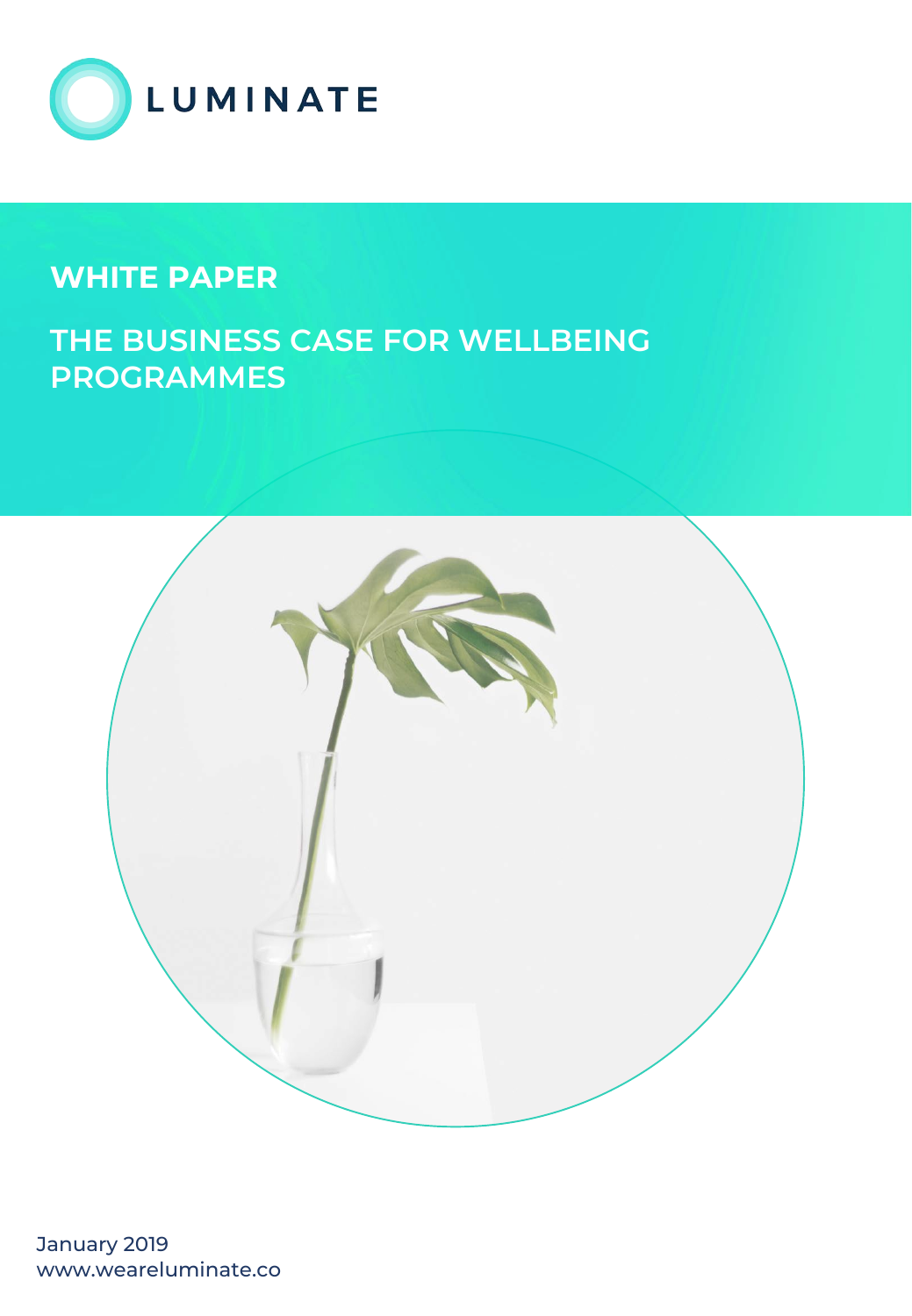This paper provides an objective overview of the business case for wellbeing programmes. We intend to determine the return on investment for the different types of interventions and examine the evidence that exists in this area.

**Written by: Mel Crate Founding Director of Luminate**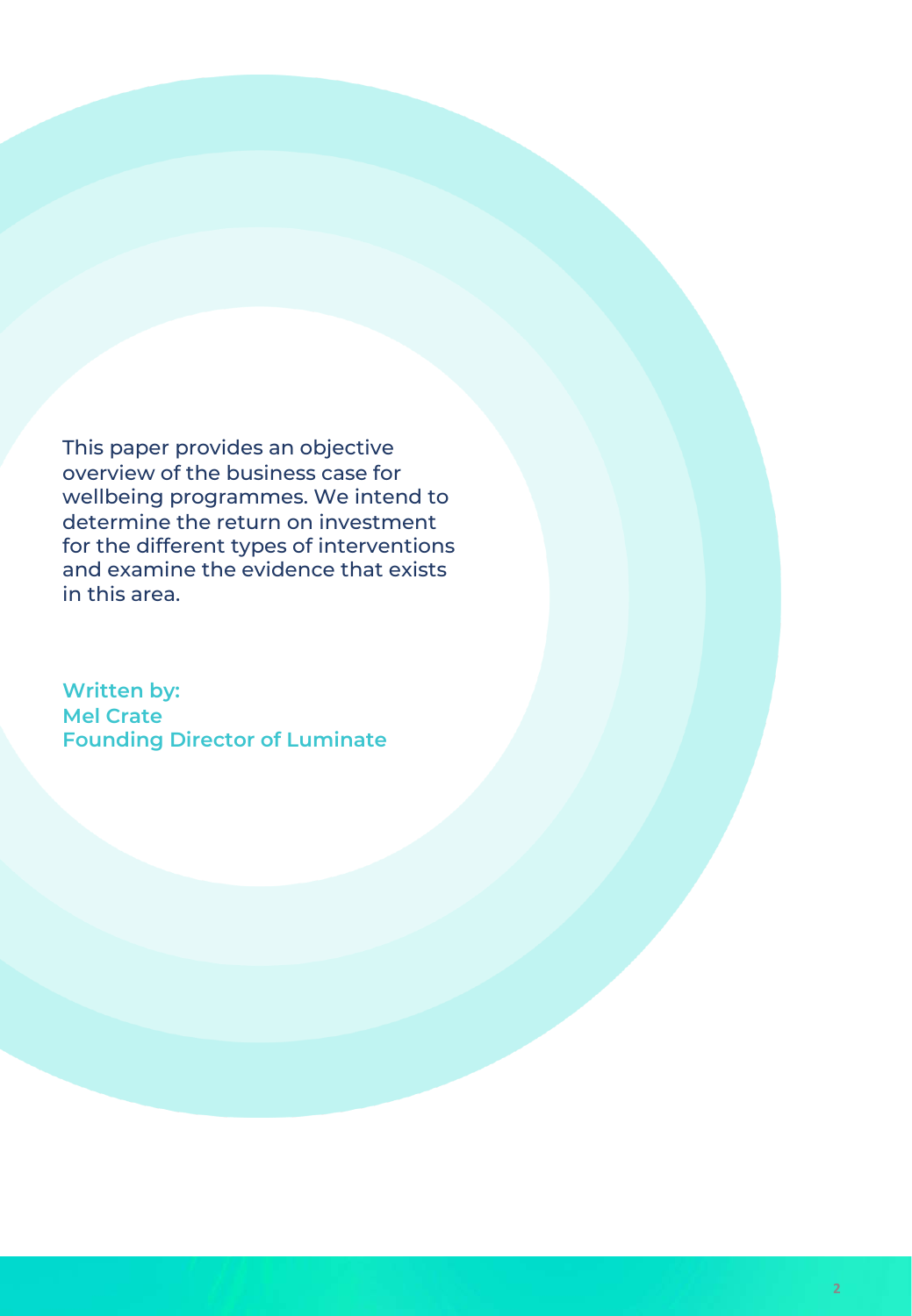# Contents

| 1. Introduction                               | 04.   |
|-----------------------------------------------|-------|
| 2. Why wellbeing?                             | 05    |
| 3. What's being done?                         | 06-07 |
| 4. What have the results shown                | 08-11 |
| 5. Aspects which are harder to measure        | -11   |
| 6. Organisations who have wellbeing a success | 12    |
| 7. Conclusion                                 | 13    |
| 8. References                                 | 14    |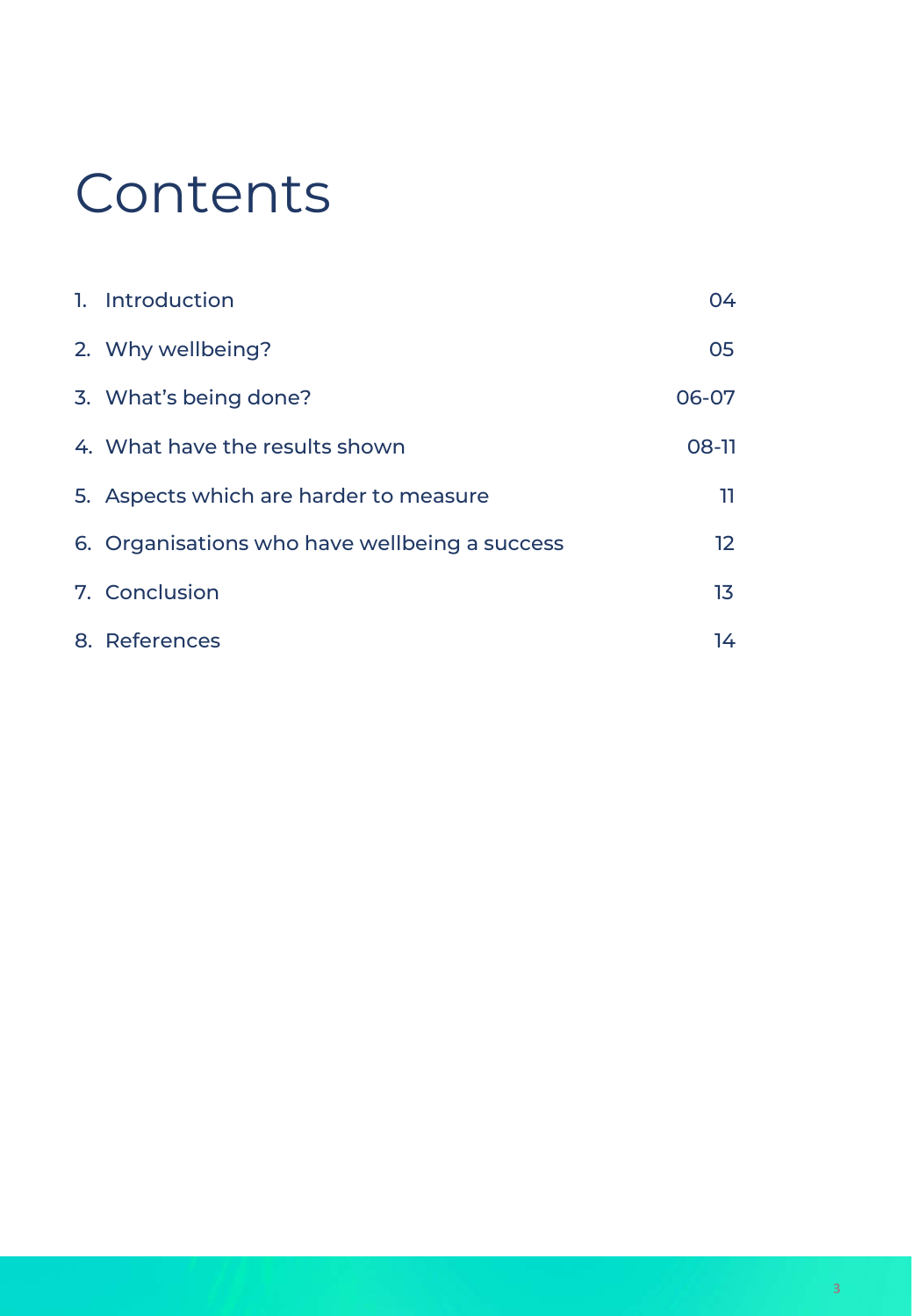## Introduction

Wellbeing is a hot topic on many business agendas, but like with most initiatives there's usually an investment required of both time and money. Questions around return on investment come up frequently, with HR teams trying to justify their spend on this very important subject.

Many leaders will immediately recognise the value of a wellbeing programme; after all happier, healthier employees will ultimately take less time off work, feel more motivated and produce a higher quality of work. But for those who need a little more convincing, there is a business case to be made for this kind of initiative.

Mental health illnesses are something that are now affecting the majority of businesses and it's a problem that is getting harder to ignore. Moreover it doesn't make business sense to ignore it; the problem is not going anywhere and when our approach to mental health remains unchanged, the rising cost of mental illness to the business will most likely only get higher.

A proactive, preventative approach to mental health can make all the difference in helping your employees stay

healthy and creating environments in which positive mental health can thrive. Popular activities involve wellbeing workshops, mental health training, coaching and wellbeing fairs, most of which will require a new budget to be carved out.

It could be argued that the bigger the investment, the better the results. A plaster approach will not make the difference that leaders are looking for; the grittier and more in-depth the work, the more radical the result. So the first step is acknowledging that a change must be made in order to really see a return on investment and this almost always must involve the leaders of the organisation.

Here we will present the evidence that exists in making a business case for wellbeing programmes; the robust statistical data and the anecdotal evidence, both which can be of value when trying to measure the success of an initiative. Although corporate wellbeing programmes are still relatively new, there is growing evidence of the effects these are having; we have gathered the data and presented it here in an easy-to-read, accessible format.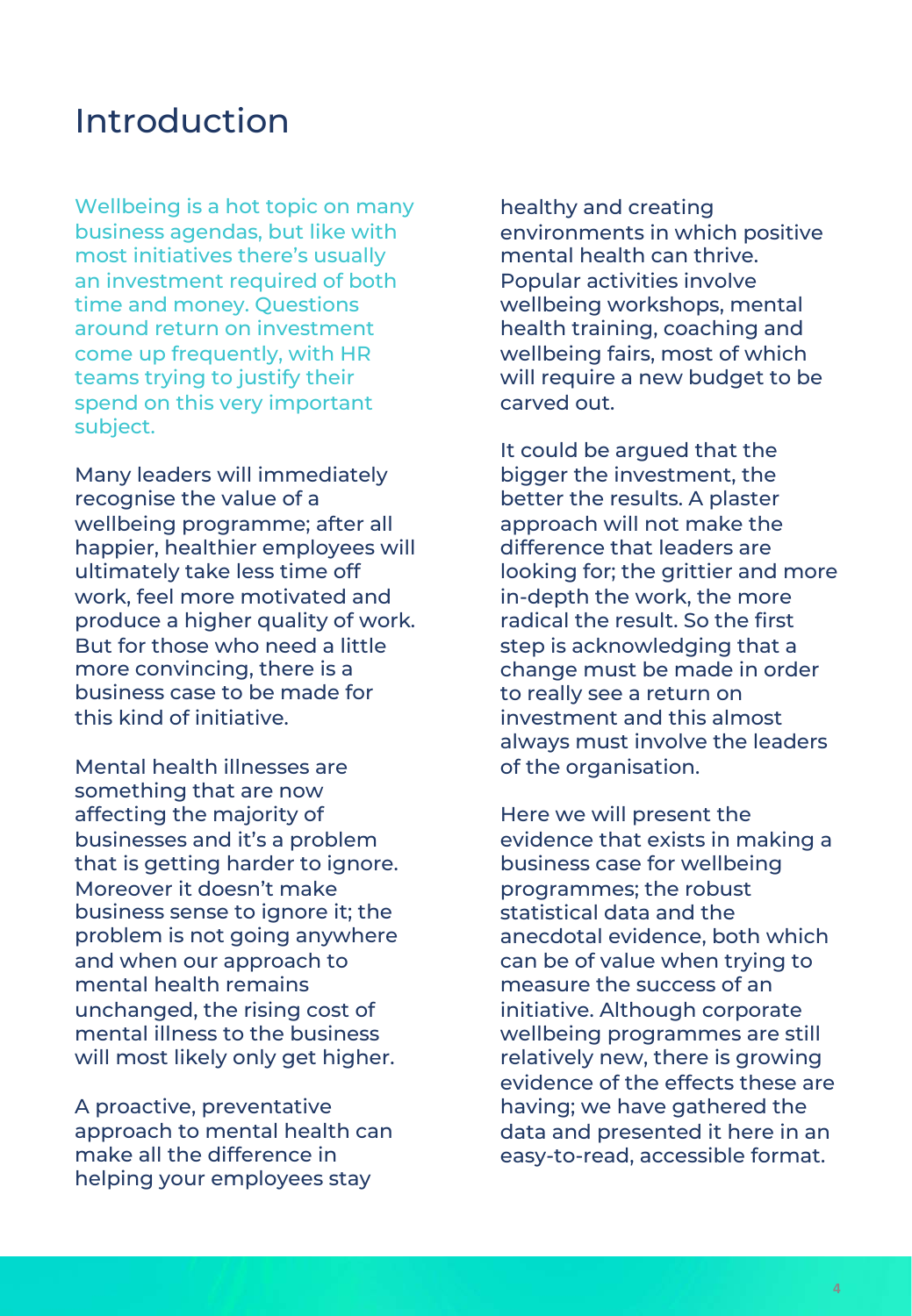## Why Wellbeing?

Most are aware of the growing number of mental illness cases being reported at work and many have seen its effects first hand. There is a huge amount of literature available on the statistics in this area so we will only briefly touch on this here.

Accenture recently published the results of their survey of 2,000 UK workers, which revealed that **66%** of people surveyed had personally experienced mental health challenges and 90%1 had been touched by mental health challenges, clearly demonstrating that it's an issue that affects nearly all of us.

There is a large annual cost of poor mental health to employers of between £33 billion and £42 billion<sup>2</sup>. These figures are often too intangible for them to provide any real meaning but to provide further context, this amounts to a cost per employee of between £1,205 and £1,560 per year (this cost is for all employees, not just those who are ill.) If you have 500 employees in your organisation for example, this is costing your company a minimum of £602,500; a huge sum by anyone's standards. Of course, it is not expected that a wellbeing programme will save your organisation this entire cost, mental health after all is complex, but even if it can save a fraction of this amount, it would be worth investing in.

The costs amount in days employees are absent from the office, lost productivity due to illness symptoms, re-training needs and workplace adjustments required, recruitment fees to replace employees unable to work and time lost for replacing staff and training new employees.

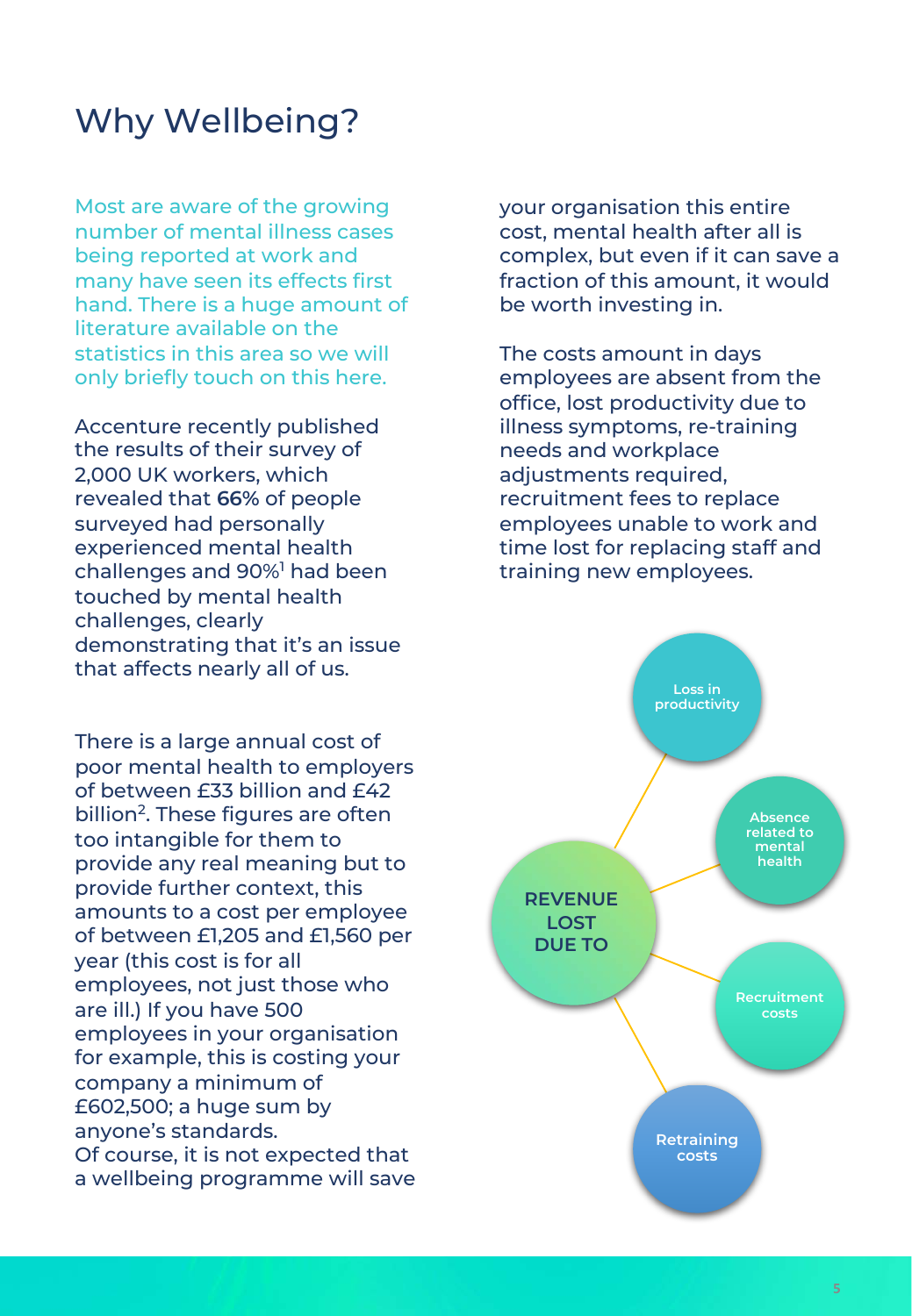

In the average workplace, workers take on average 6.3 sick days per year<sup>3</sup>. In the 101 best workplaces in the UK, employees took on average 2.7 sick days per year4. This demonstrates companies who invest in the wellbeing of their employees and work to build a positive culture, could halve their employee sickness leave.

A 2011 study conducted by the University of Canberra in Australia found that levels of depression and anxiety among people who are unhappy at work were the same or greater than those who were unemployed.<sup>5</sup> Work can be good for our health but in order for this to happen we need to work in an environment that is conducive to this.

The symptoms of mental illness can make it difficult for us to carry out our work as usual. A Deloitte review on mental health found that from the employees who have reported experience of poor mental health at their

current employer, 69.8% reported difficulty in concentrating, 45.6% sometimes put off challenging work and 39.1% reported having difficulty in making decisions<sup>6</sup>, further highlighting the productivity and performance cost to poor mental health.

**From employees who have reported experience of poor mental health at work:**

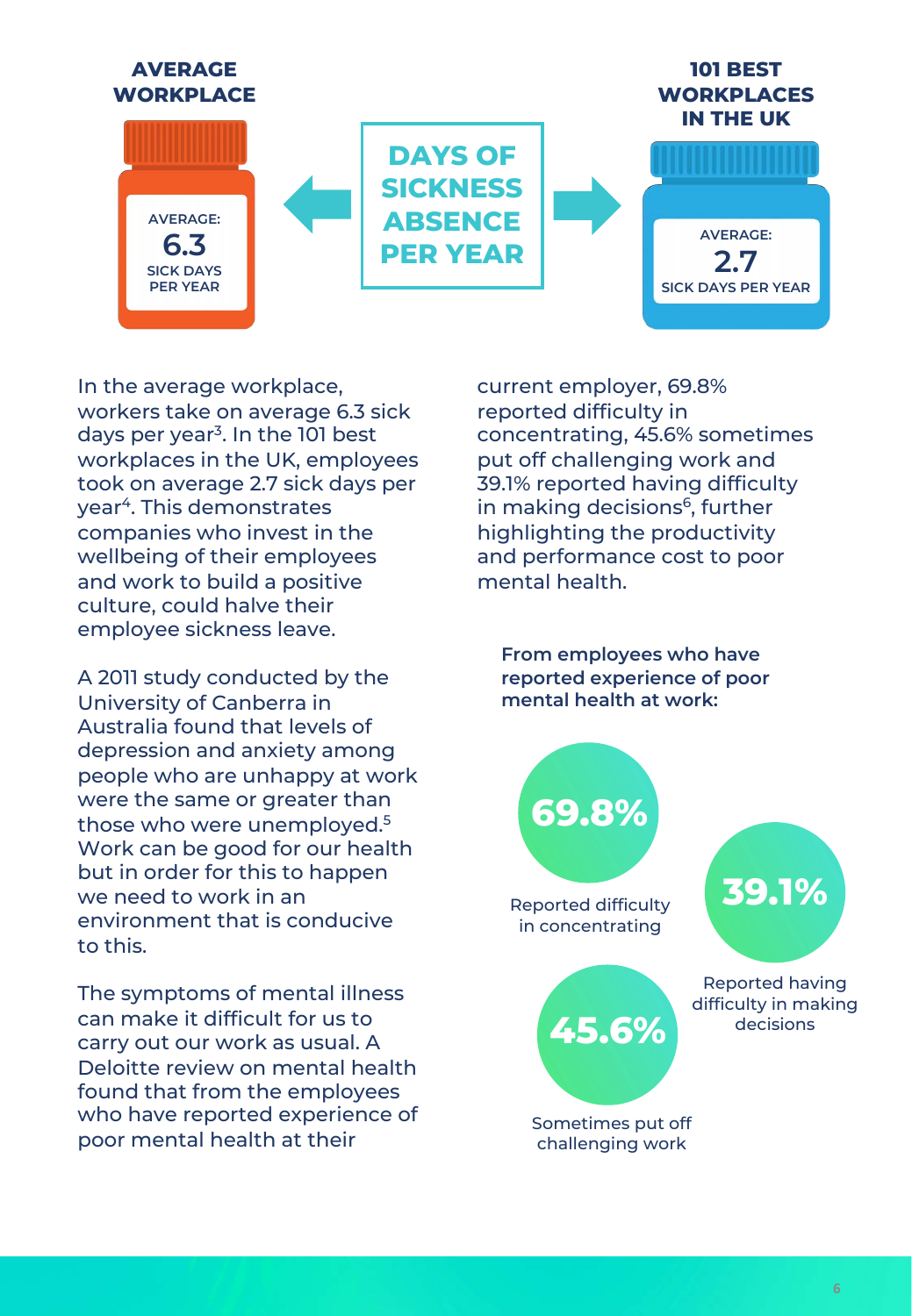# What's currently being done?

# **24%** of

managers have received some form of training on mental health at work7.

24% of managers have received some form of training on mental health at work<sup>7</sup>. That's almost a quarter, which is good progress.

But that still leaves three-quarters of managers who have received no training at all in the subject and given the statistics demonstrating how many people are experiencing mental illness, many managers are having to deal with this complex subject without having received any guidance at all.

**According to a 2016 CIPD survey, more than a third of respondents said their organisation has a wellbeing strategy or programme in place.** 

#### **Wellbeing progamme activities** Mental health awareness training Leadership EQ training Educational workshops & seminars **Coaching** Health testing **FAP** Medical insurance Therapy / counselling sessions PREVENTATIVE STRATEGIES REACTIVE INTERVENTIONS

What we don't know from this information is how extensive the programme is or how involved the leadership team were with the support for the rollout of this programme.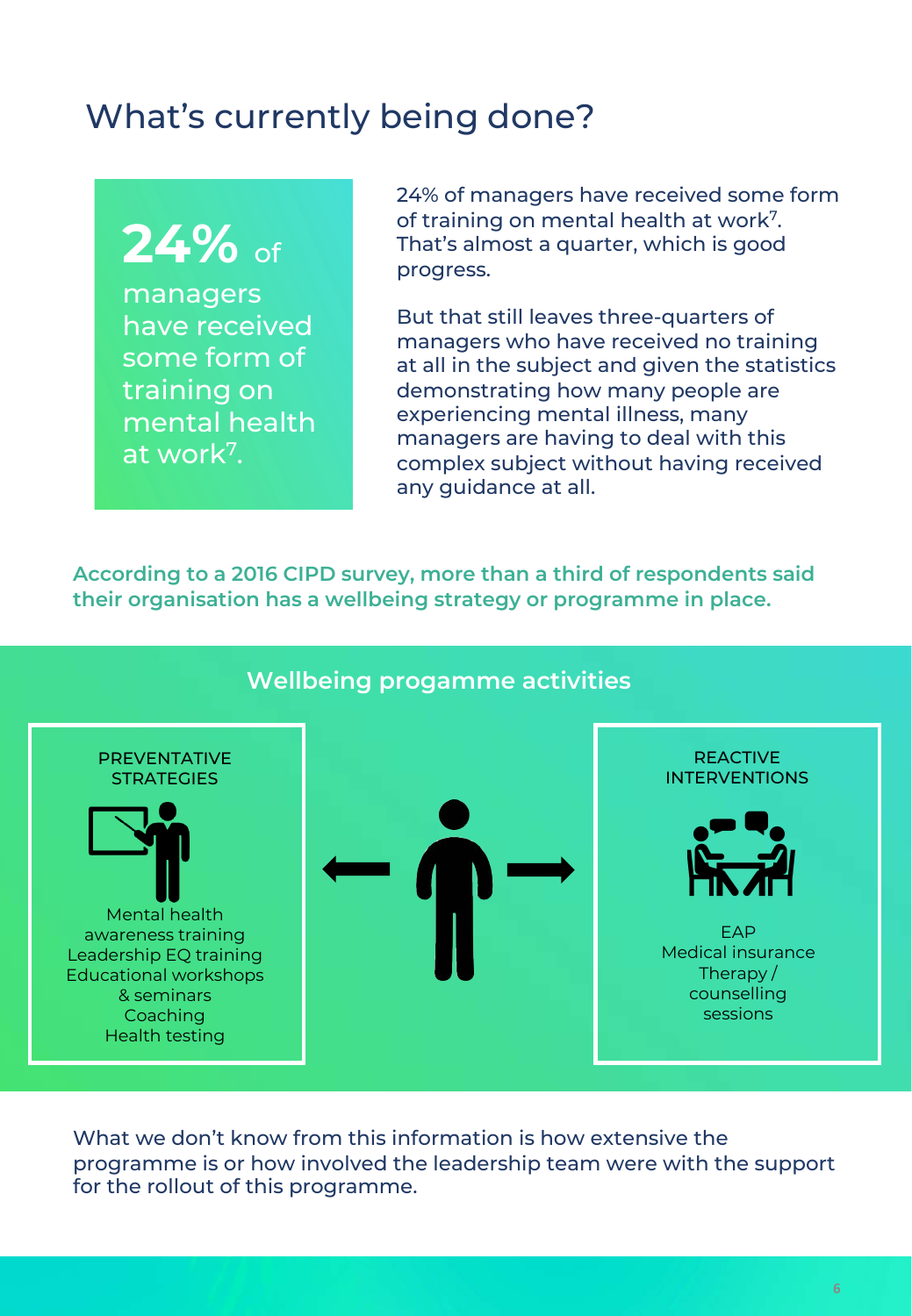We also expect this figure to have risen in 2017-2018 with employee wellbeing being firmly on the agenda of many of the industry's conferences, events and publications.

**Employee assistance programmes (EAPs) are one of the most popular wellbeing initiatives with 93% of employers surveyed by the Reward & Employee Benefits Association (REBA) offering this service to their employees.** 

But studies have shown that preventative strategies offer the best return on investment so whilst an EAP should be an essential part of your wellbeing strategy, it shouldn't be the only part.

We've now assessed the need for wellbeing programmes and taken a brief look at what is already being done but let's look at the evidence we have that wellbeing programmes have an effect on a business's bottom line.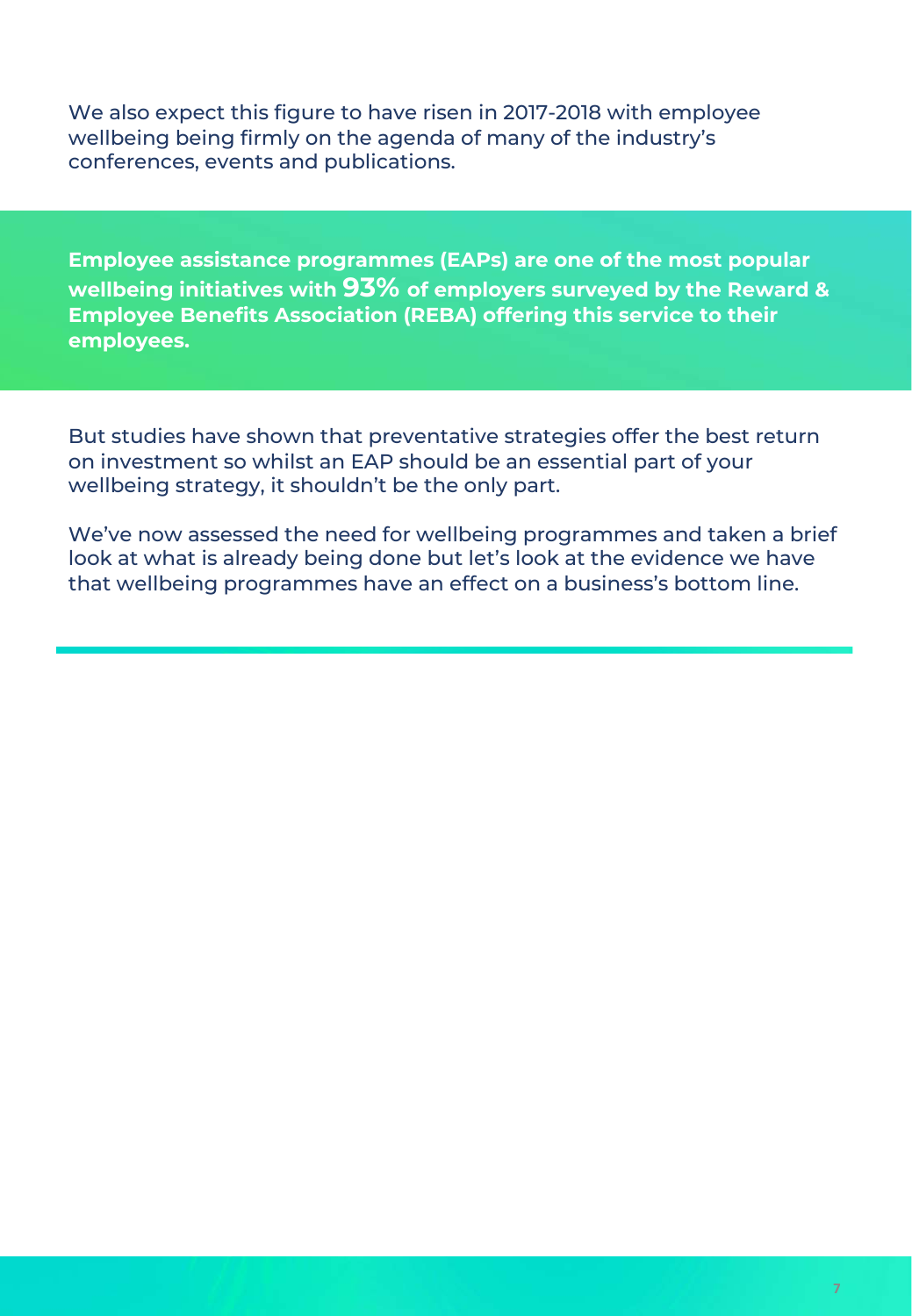# What have the results shown?

It is early days in terms of research in this area but some interesting results are starting to emerge.

Deloitte conducted an in-depth review on the ROI for mental health interventions in the workplace, where they sourced 23 high quality examples (examples where there was enough data available to paint a true picture and evaluate the impact) and their conclusion was that, on average, the return per  $E1$  spent was  $E4.20<sup>8</sup>$ . This has further been supported by international academic literature.

#### **AVERAGE ROI FOR WELLBEING PROGRAMMES**



When they broke this information down into specific interventions, they found that proactive mental health support, such as line manager training and health coaching was more effective than the average, with a return on investment of £6 for every £1 spent.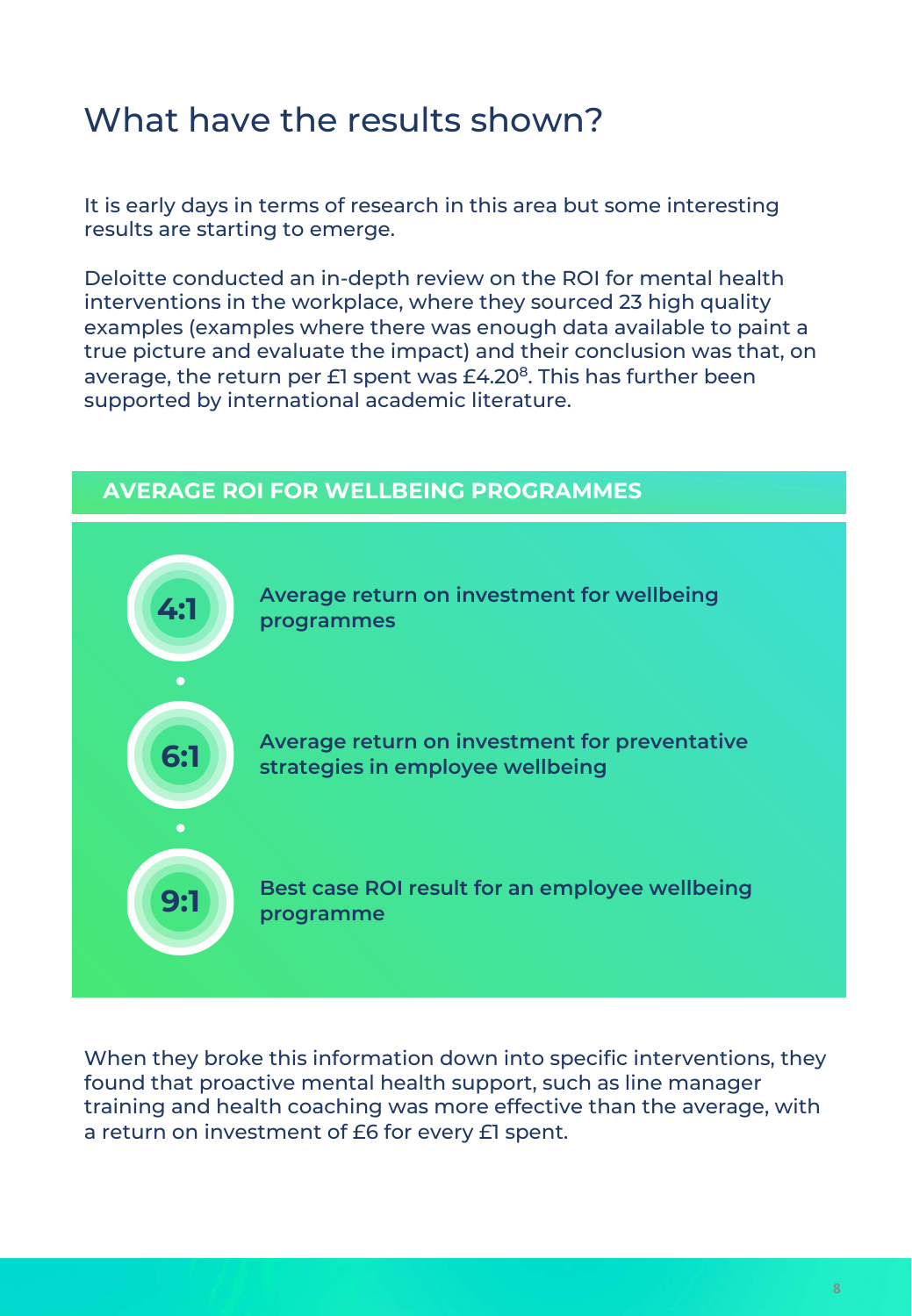One study published in The Lancet and conducted in Australia, followed an intervention rolled out by the Australian Fire Service to assess the success of a manager mental health training programme they were running.

They found that a four-hour manager mental health training programme could lead to a significant reduction in work-related sickness absence, with an associated return on investment of £9.98 for each pound spent on such training<sup>9</sup>.

### **Four-hour manager mental health training**



**ROI = £9.98 for every £1 spent**

At the 6-month follow-up point, managers who received the RESPECT training reported improved confidence in communicating with their employees and an increased likelihood of having contacted an employee suffering from mental illness or stress.

There have been limited studies carried out in this area, but the results we do have are overwhelmingly positive, proving we can finally attribute a financial return to these types of interventions.

Research also shows that workplaces with great cultures and high levels of wellbeing and engagement outperform their peers. Research carried out by Prof. Alex Edmans of the London Business School studied the companies voted in the Great Place to Work® surveys showed that in the best workplaces (typically organisations with high levels of employee wellbeing) outperformed the stock market by around 2%-3% per year over a 25 year period<sup>10</sup>.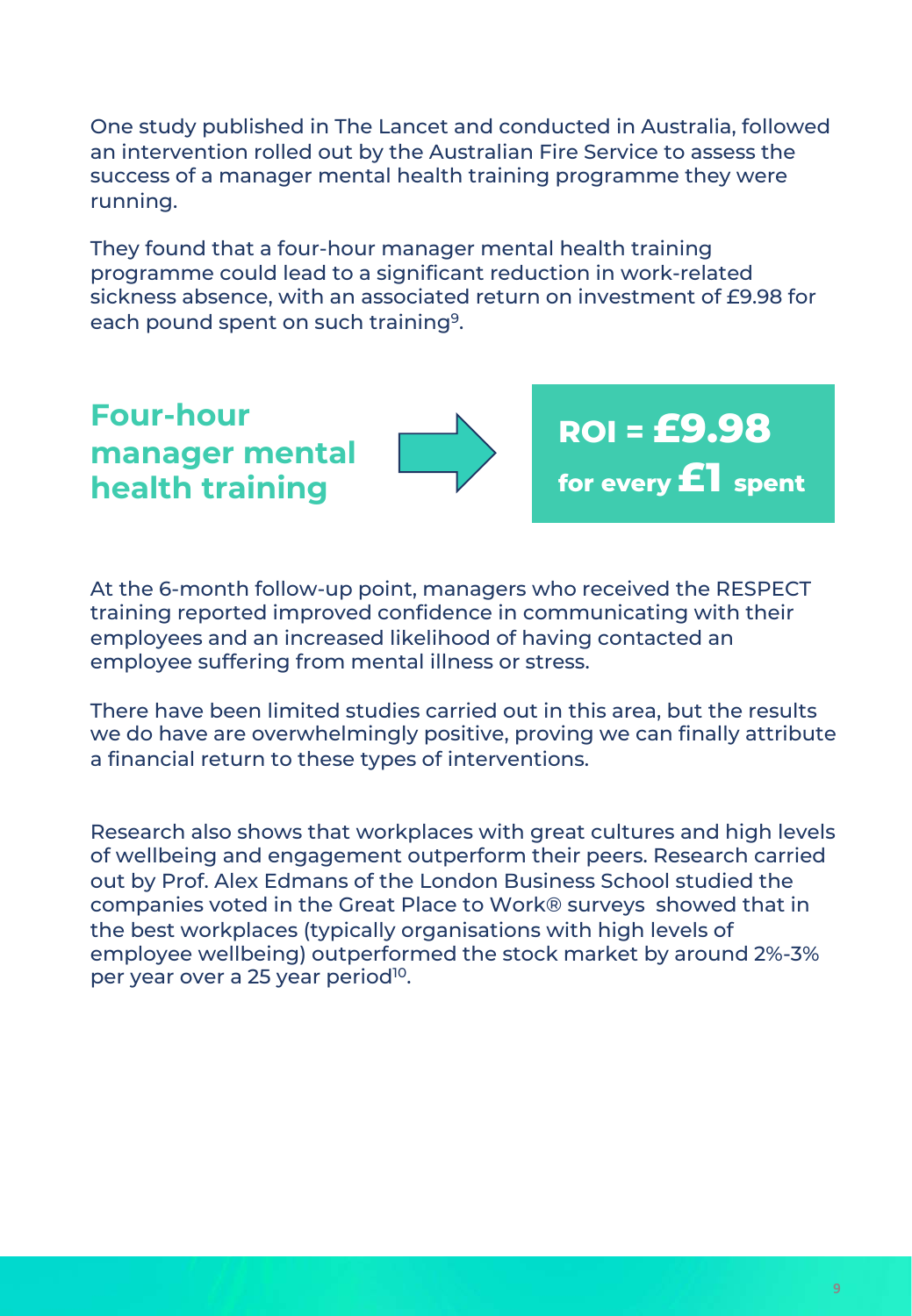A research study conducted by the London School of Economics (LSE) assessed the impact of a well-being programme in the UK offices of a large multi-national employer containing 500 employees; they spent £40,000 on their wellbeing initiative in year one but calculated that the gains from running this

programme were £387,722, arising from reduced presenteeism (a saving of £277,195) and absenteeism (a saving of £110,527). This represents a return of investment of 9 to 1. The cost of their multi-component investment cost £80 per employee, per year<sup>11</sup>.



Their intervention consisted of personalised health and wellbeing information and advice; a health risk appraisal questionnaire; access to a tailored health improvement web portal; wellness literature; and seminars and workshops focused on identified wellness issues.7

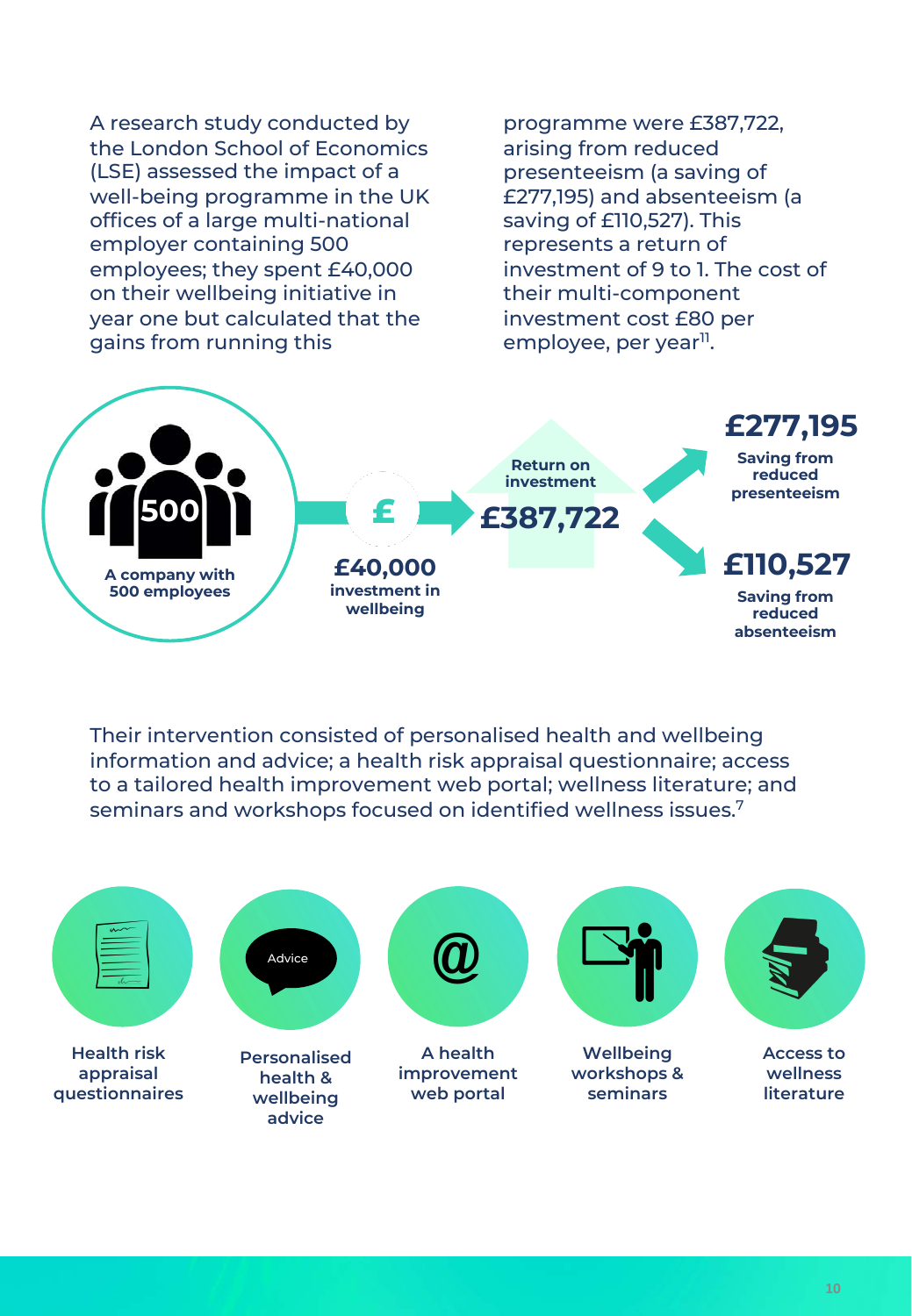Apprenticeships consultancy MiddletonMurray introduced a wellbeing strategy which involved meditation to help look after the mind and physical challenges to improve movement levels. They reported a higher staff retention rate and better levels of engagement since launching the programme.

More research still needs to be done, but with the rise of corporate mental health training initiatives, it will only be a matter of time until we start to see more results of studies being conducted in this area.

## Aspects which are harder to measure

Many companies rely on employee feedback to measure the success of a wellbeing programme; even if this doesn't provide hard data, it can still be of huge value to a company. If employees feel valued and invested in, they are less likely to leave a business.

The sentiment created by running wellbeing training can be significant. Even if employees don't take up sessions and activities offered by the company in this area, it can show them that their employer cares enough to run these kind of initiatives. It can create better morale within the company and we've seen several companies who have reported their employee satisfaction score rising after implementing a wellbeing programme.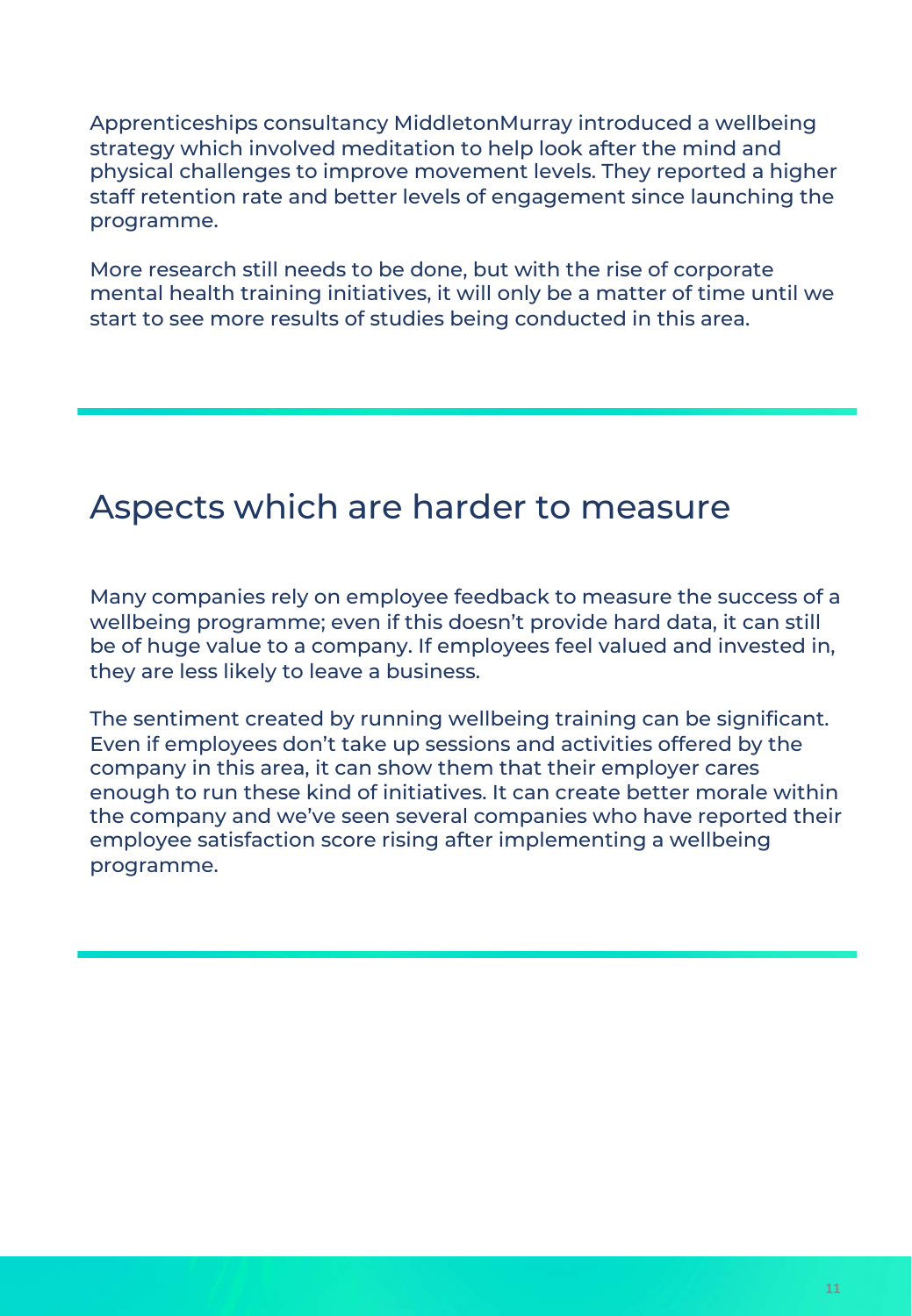## **Organisations** that have made wellbeing a success

**Hobbs** implemented a wellbeing programme at the start of 2018 and have seen employee satisfaction and engagement rise since then.

#### **They introduced:**

- **A flexible working policy**
- **A series of wellbeing workshops (covering subjects such as stress management, building resilience and nutrition)**
- **A workshop for their executive team on how to improve employee happiness**
- **A social activities calendar driven by employees**
- **A weekly fruit delivery**

2019 will see them introduce mental health awareness training and mental health first aid to their workplace.

The HR team reports that the programme has improved employee engagement and satisfaction which was evident from their most recent employee survey results. They have received positive verbal feedback from staff on the new initiatives. Q4 of 2018 saw them achieve their best quarter to date financially too.

**Costco** is a company that historically has prioritised looking after their people and creating a culture where everyone feels safe and valued.

James Sinegal, one of the cofounders of Costco, ran the company from 1983 until his retirement in 2012. Sinegal was known for creating a balanced culture and treating his employees like family.

Costco were recently awarded The National Business Group's Helen Darling Award for Excellence in Healthcare Value and Innovation for its ongoing commitment to employee wellbeing. Initiatives include an EAP, access to clinical therapists, behavioural coaches and training sessions.



They have a staff turnover of less than 10% for hourly employees which is among the lowest in the industry. Between 1986 and 2013 Costco grew their profits by 1200% and they are now the seventh largest retailer in the world.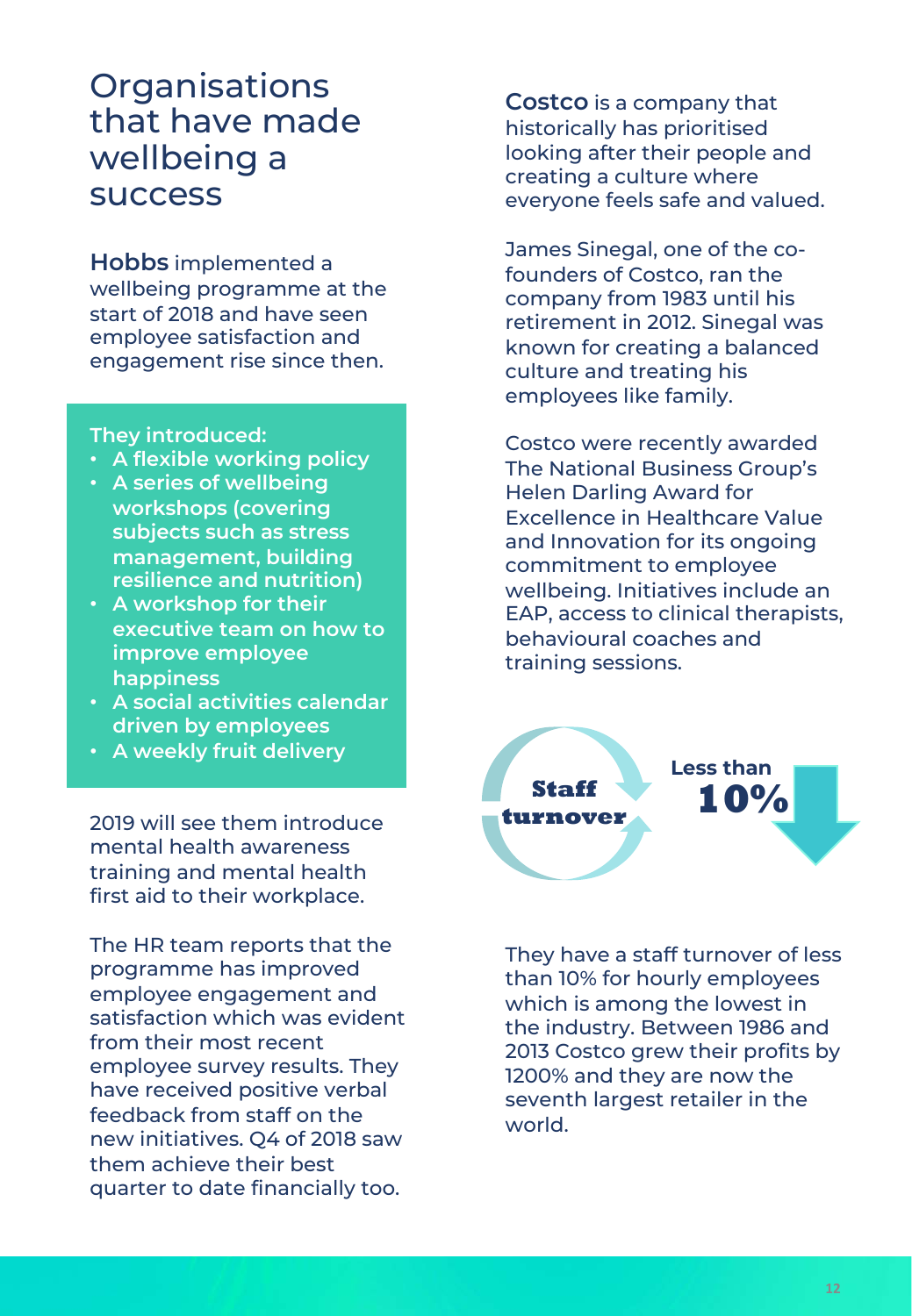## Conclusion

Although the data we discovered and presented here was overwhelmingly positive, it's important to highlight the pitfalls of this investigation and what could be missing.

It is important to acknowledge that it is less likely that any ineffective wellbeing strategies would be reported in this same way. There could be circumstances where wellbeing programmes haven't provided a return on investment for the business and we are less likely to find out about these.

One of the drawbacks of the information we have sourced is that some of the studies referenced were conducted several years ago (as far back as 2007 in some cases). Mental health is a subject that has really become much more prevalent in the workplace in the last two to three years, so things could have moved on significantly since then in terms of breaking down stigma and accessibility of services.

With the rise of online training programmes and some companies favouring this style of training, we have not been able to source any studies using this method of training so we haven't been able to measure its

effectiveness and whether there is a difference in ROI when it comes to online training vs face to face.

It appears that wellbeing strategies can be effective for both large corporations and small businesses. The studies carried out are split across all sizes of organisations which indicates that the size of business will not affect the success of a wellbeing programme.

This research cannot measure the intricacies of what makes a wellbeing strategy successful. We cannot demonstrate here how crucial leadership buy in is when it comes to rolling out a wellbeing strategy and how influential company culture is in its success, but the research here does show that if you make an investment in employee wellbeing, you are likely to see a financial return from doing so, especially if you invest in preventative strategies which have so far proved a greater return on investment.

Wellbeing programmes are proving to no longer be a 'nice to have' but instead have become part of the commercial learning and development strategy of a business.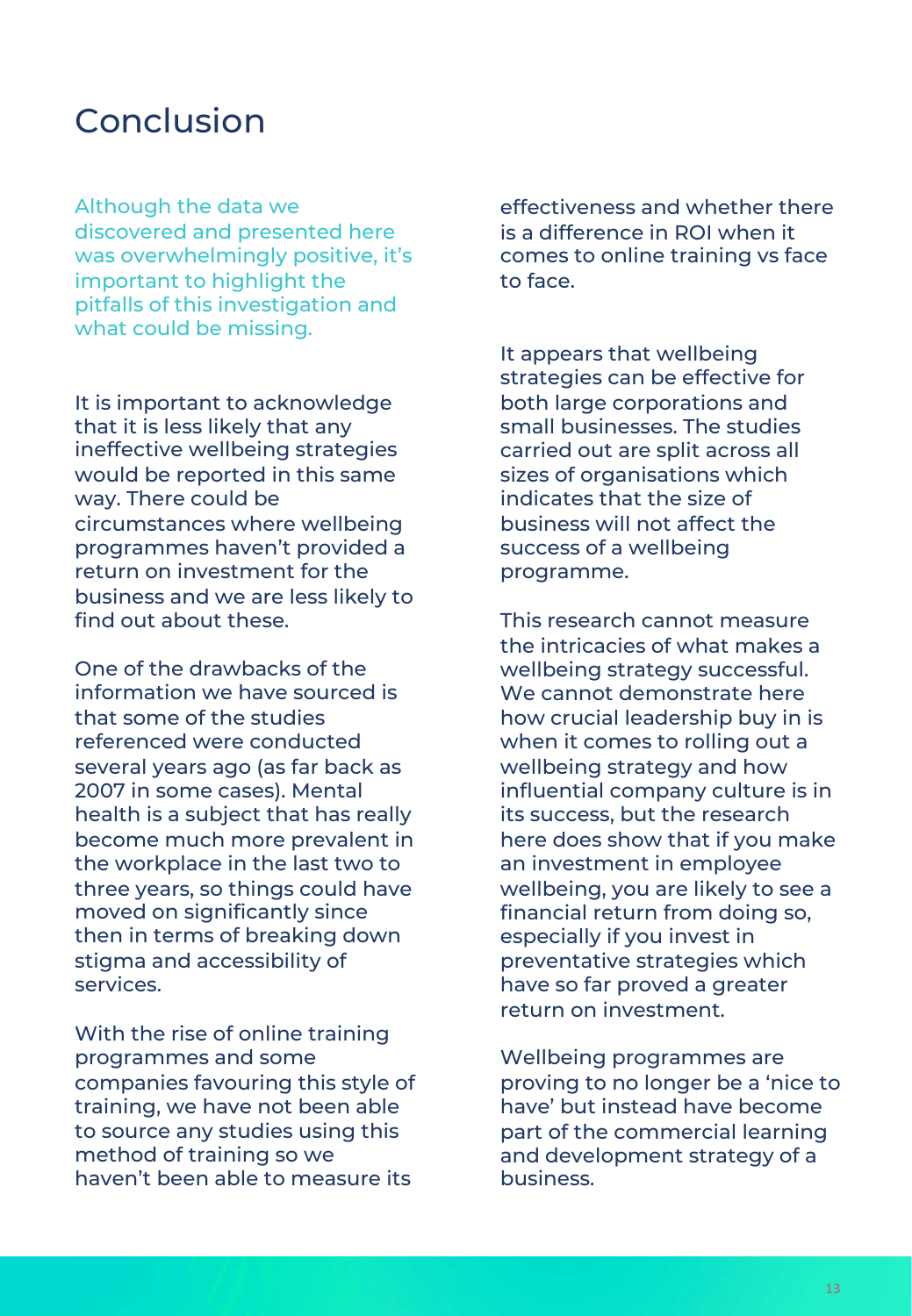# Sources

- 1. Accenture Research https://newsroom.accenture.com/news/nine-in-10-ukworkers-touched-by-mental-health-challenges-accenture-researchfinds.htm
- 2. Deloitte Mental Health and Wellbeing in Employment; a supporting study for the Independent Review; page 6 https://www2.deloitte.com/content/dam/Deloitte/uk/Documents/publicsector/deloitte-uk-mental-health-employers-monitor-deloitte-oct-2017.pdf
- 3. CIPD Absence Management Annual Survey Report 2016; page 7 https://www.cipd.co.uk/Images/absence-management\_2016\_tcm18-16360.pdf
- 4. Great Place to Work® 2015/2016 survey data, page 9 http://www.greatplacetowork.co.uk/storage/Publications/wellbeing\_and\_cult ure\_final\_011216.pdf
- 5. P Butterworth et al., "The Psychological Quality of Work Determines Whether Employment Has Benefits for Mental Health; Results from a Longitudinal National Household Panel Survey," Occupational & Environmental Medicine 11 (2011): 806-12
- 6. Deloitte Mental Health and Wellbeing in Employment; a supporting study for the Independent Review; page 8 https://www2.deloitte.com/content/dam/Deloitte/uk/Documents/publicsector/deloitte-uk-mental-health-employers-monitor-deloitte-oct-2017.pdf
- 7. Business in the Community; Mental Health at Work Report 2017, page 4. https://wellbeing.bitc.org.uk/system/files/research/bitc\_mental\_health\_2017\_ exec\_summary\_0.pdf
- 8. Deloitte Mental Health and Wellbeing in Employment; a supporting study for the Independent Review; page 14 https://www2.deloitte.com/content/dam/Deloitte/uk/Documents/publicsector/deloitte-uk-mental-health-employers-monitor-deloitte-oct-2017.pdf
- 9. Josie S Milligan-Saville et al., Workplace mental health training for managers and its effect on sick leave in employees: a cluster randomised controlled trial," The Lancet Psychiatry, Volume 4, Issue 11, P850-858, November 01, 2017
- 10. Alex Edmans, Lucius Li, Chendi Zhang., "Employee Satisfaction, Labor Market Flexibility, and Stock Returns Around the World", ECGI Working Paper Series in Finance (2017)
- 11. Mills P, Kessler R, Cooper J, Sullivan S (2007) Impact of a health promotion program on employee health risks and work productivity. American Journal of Health Promotion 22:45–53.